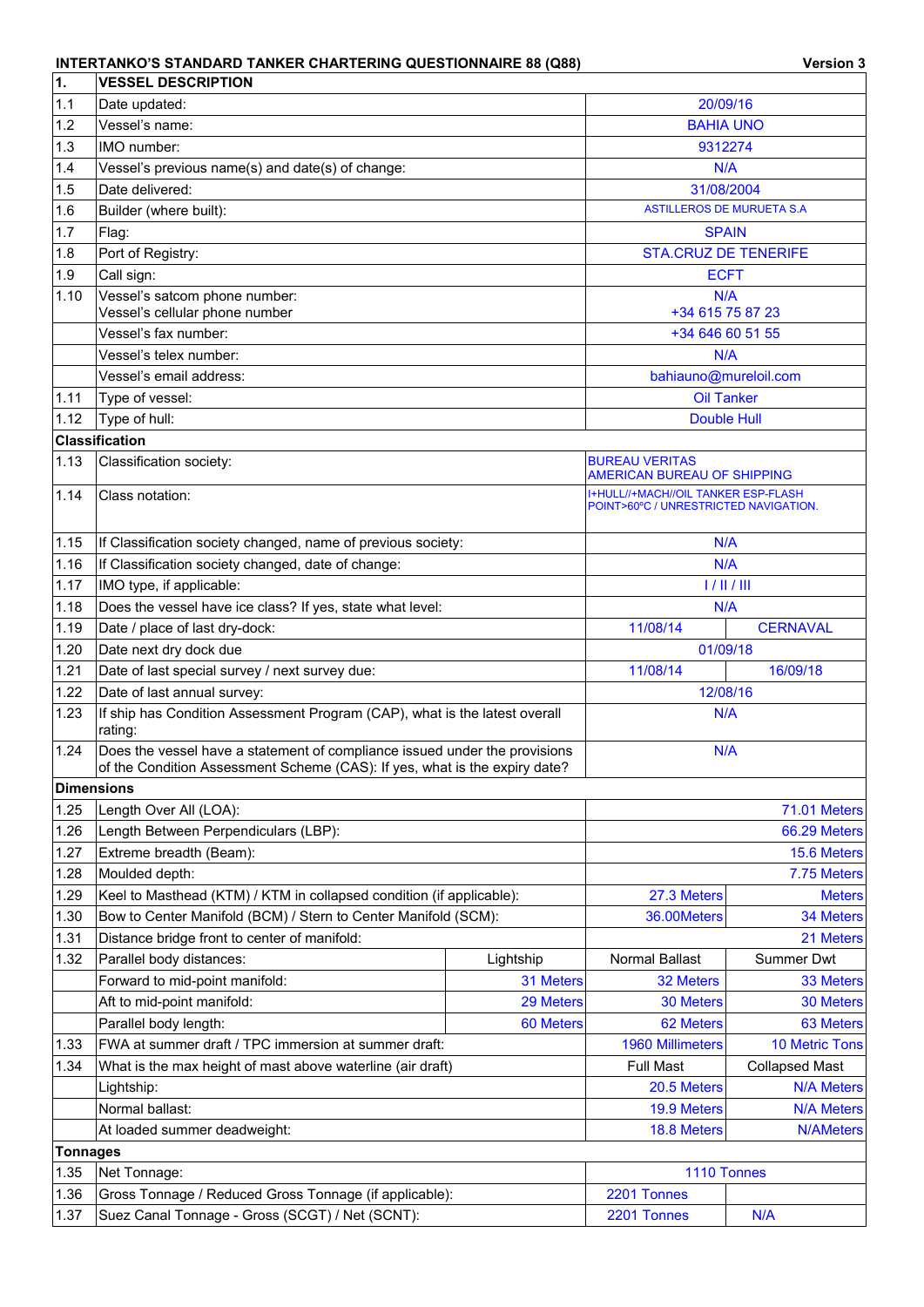| 1.38 | Panama Canal Net Tonnage (PCNT):                 |             |              | N/A                                                                                                                                                          |                     |
|------|--------------------------------------------------|-------------|--------------|--------------------------------------------------------------------------------------------------------------------------------------------------------------|---------------------|
|      | <b>Loadline Information</b>                      |             |              |                                                                                                                                                              |                     |
| 1.39 | Loadline                                         | Freeboard   | <b>Draft</b> | Deadweight                                                                                                                                                   | <b>Displacement</b> |
|      | Summer:                                          | 1.96 Meters | 5.81 Meters  | 3870 Metric Tons                                                                                                                                             | 5155 Metric Tons    |
|      | Winter:                                          | 2.08 Meters | 4.69 Meters  | 3675 Metric Tons                                                                                                                                             | 4960 Metric Tons    |
|      | Tropical:                                        | N/A         | N/A          | N/A                                                                                                                                                          | N/A                 |
|      | Lightship:                                       | 5.0 Meters  | 2.0 Meters   | 1553 Metric Tons                                                                                                                                             | 1553 Metric Tons    |
|      | <b>Normal Ballast Condition:</b>                 | 4.0 Meters  | 3.0 Meters   | <b>1820 Metric Tons</b>                                                                                                                                      | 3105 Metric Tons    |
| 1.40 | Does vessel have multiple SDWT?                  |             |              | N/A                                                                                                                                                          |                     |
| 1.41 | If yes, what is the maximum assigned deadweight? |             |              |                                                                                                                                                              | <b>Metric Tons</b>  |
|      | <b>Ownership and Operation</b>                   |             |              |                                                                                                                                                              |                     |
| 1.42 | Registered owner - Full style:                   |             |              | <b>MURELOIL S.A.</b><br>C/SAN VICENTE, Nº8 // EDIF. ALBIA 1, PLANTA 9-48001<br><b>BILBAO-VIZCAYA</b><br>TELEF:0034946004060<br>FAX:0034944247071             |                     |
| 1.43 | Technical operator - Full style:                 |             |              | <b>MURELOIL S.A.</b><br><b>C/VIRGEN DEL CARMEN 51 ENTREPLANTA D</b><br>11202 ALGECIRAS<br>(CADIZ) SPAIN<br>PHONE: + 34 956 58 76 93<br>FAX: +34 956 58 72 88 |                     |
| 1.44 | Commercial operator. Charteres - Full style:     |             |              | <b>REPSOL TRADING SA</b><br>C/Mendez Alvaro, 44<br>28045 Madrid                                                                                              |                     |
| 1.45 | Disponent owner - Full style:                    |             |              | N/A                                                                                                                                                          |                     |

| $\overline{2}$ . | <b>CERTIFICATION</b>                                                                                                                    | <b>Issued</b>  | <b>Last Annual</b><br>or Intermediate | <b>Expires</b> |
|------------------|-----------------------------------------------------------------------------------------------------------------------------------------|----------------|---------------------------------------|----------------|
| 2.1              | Safety Equipment Certificate:                                                                                                           | 13/08/14       | 12/08/16                              | 01/09/19       |
| 2.2              | Safety Radio Certificate:                                                                                                               | 13/08/14       | 12/08/16                              | 01/09/19       |
| 2.3              | Safety Construction Certificate:                                                                                                        | 13/08/14       | 12/08/16                              | 01/09/19       |
| 2.4              | Loadline Certificate:                                                                                                                   | 11/08/14       | 12/08/16                              | 01/09/19       |
| 2.5              | International Oil Pollution Prevention Certificate<br>(IOPPC):                                                                          | 11/08/14       | 12/08/16                              | 01/09/19       |
| 2.6              | Safety Management Certificate (SMC):                                                                                                    | 19/12/11       | 25/03/14                              | 21/12/2016     |
| 2.7              | Document of Compliance (DOC):                                                                                                           | 23/11/11       | 27/01/16                              | 22/11/16       |
| 2.8              | USCG (specify: COC, LOC or COI):                                                                                                        | N/A            | N/A                                   | N/A            |
| 2.9              | Civil Liability Convention Certificate (CLC):                                                                                           | 20/02/16       |                                       | 20/02/17       |
| 2.10             | Civil Liability for Bunker Oil Pollution Damage<br>Convention Certificate (CLBC):                                                       | 20/02/16       |                                       | 20/02/17       |
| 2.11             | U.S. Certificate of Financial Responsibility (COFR):                                                                                    | N/A            |                                       | N/A            |
| 2.12             | Certificate of Fitness (Chemicals):                                                                                                     | Not applicable | Not applicable                        | Not applicable |
| 2.13             | Certificate of Fitness (Gas):                                                                                                           | Not applicable | Not applicable                        | Not applicable |
| 2.14             | Certificate of Class:                                                                                                                   | B.V. 14/08/14  | 28/10/15                              | 16/09/19       |
| 2.15             | International Ship Security Certificate (ISSC):                                                                                         | 16/06/16       | ä,                                    | 07/06/21       |
| 2.16             | International Sewage Pollution Prevention Certificate<br>(ISPPC)                                                                        | 11/08/14       |                                       | 01/09/19       |
| 2.17             | International Air Pollution Prevention Certificate (IAPP):                                                                              | 11/08/14       | 12/08/16                              | 01/09/19       |
|                  | Documentation                                                                                                                           |                |                                       |                |
| 2.18             | Does vessel have all updated publications as listed in the Vessel Inspection<br>Questionnaire, Chapter 2- Question 2.24, as applicable: |                | <b>Yes</b>                            |                |
| 2.19             | Owner warrant that vessel is member of ITOPF and will remain so for the<br>entire duration of this voyage/contract:                     | <b>Yes</b>     |                                       |                |

| 13. | <b>ICREW MANAGEMENT</b>  |                |
|-----|--------------------------|----------------|
| 3.1 | Nationality of Master:   | <b>SPANISH</b> |
| 3.2 | Nationality of Officers: | <b>SPANISH</b> |
| 3.3 | Nationality of Crew:     | <b>SPANISH</b> |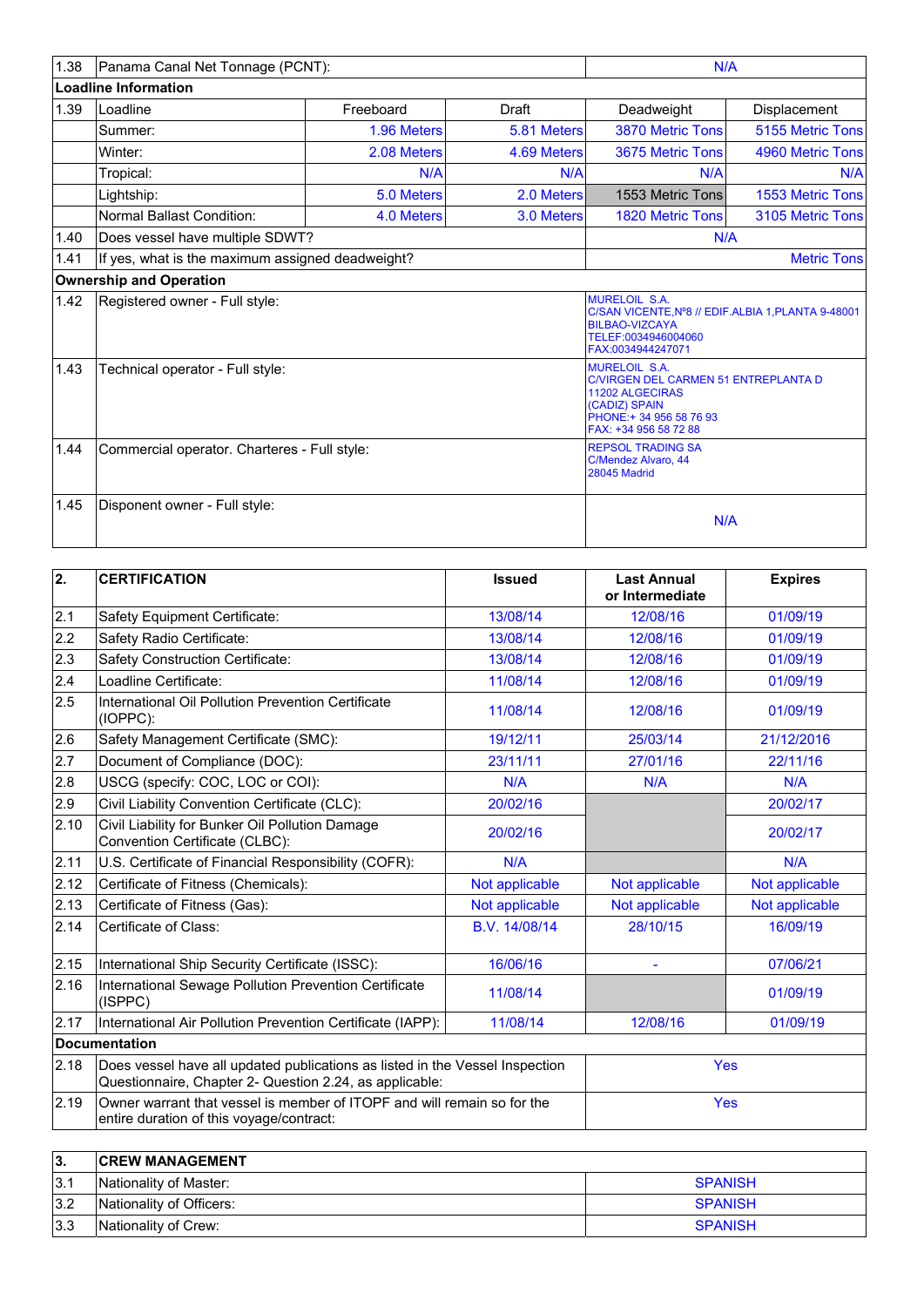| 13.4 | If Officers/Crew employed by a Manning Agency - Full style:            | N/A            |
|------|------------------------------------------------------------------------|----------------|
|      |                                                                        |                |
| 3.5  | What is the common working language onboard:                           | <b>SPANISH</b> |
| 3.6  | Do officers speak and understand English:                              | Yes            |
| 3.7  | In case of Flag Of Convenience, is the ITF Special Agreement on board: | N/A            |

|     | <b>HELICOPTERS</b>                                       |                    |
|-----|----------------------------------------------------------|--------------------|
| 4.1 | Can the ship comply with the ICS Helicopter Guidelines:  | N/A                |
| 4.2 | If Yes, state whether winching or landing area provided: | Winching / Landing |

| 5.   | <b>FOR USA CALLS</b>                                                                                                                     |     |
|------|------------------------------------------------------------------------------------------------------------------------------------------|-----|
| 15.1 | Has the vessel Operator submitted a Vessel Spill Response Plan to the US<br>Coast Guard which has been approved by official USCG letter: | N/A |
| 5.2  | Qualified individual (QI) - Full style:                                                                                                  | N/A |
| 5.3  | Oil Spill Response Organization (OSRO) - Full style:                                                                                     | N/A |
| 5.4  | Has technical operator signed the SCIA / C-TPAT agreement with US<br>customs concerning drug smuggling:                                  | N/A |

| 6.   | <b>CARGO AND BALLAST HANDLING</b>                                                         |                                                                                                                                                      |                           |                  |
|------|-------------------------------------------------------------------------------------------|------------------------------------------------------------------------------------------------------------------------------------------------------|---------------------------|------------------|
|      | Double Hull Vessels                                                                       |                                                                                                                                                      |                           |                  |
| 6.1  | Is vessel fitted with centerline bulkhead in all cargo tanks:                             | N/A                                                                                                                                                  |                           |                  |
| 6.2  | If Yes, is bulkhead solid or perforated:                                                  |                                                                                                                                                      | N/A                       |                  |
|      | <b>Cargo Tank Capacities</b>                                                              |                                                                                                                                                      |                           |                  |
| 6.3  | Capacity (98%) of each natural segregation with double valve (specify tanks):             | Wings 1P/S= 782.00 CuMeters,<br>Wings2P/S= 842.00 CuMeters<br>Wings3P/S= 848.00 CuMeters<br>Wings4P/S= 850.00 CuMeters<br>Wings5P/S= 520.00 CuMeters |                           |                  |
| 6.4  | Total cubic capacity (98%, excluding slop tanks):                                         |                                                                                                                                                      |                           | 3848 Cu.Meters   |
| 6.5  | Slop tank(s) capacity (98%):                                                              |                                                                                                                                                      |                           | N/A Cu.Meters    |
| 6.6  | Residual/Retention oil tank(s) capacity (98%), if applicable:                             |                                                                                                                                                      | Not applicable            | <b>Cu.Meters</b> |
| 6.7  | Does vessel have Segregated Ballast Tanks (SBT) or Clean Ballast Tanks<br>$(CBT)$ :       |                                                                                                                                                      | <b>SBT</b>                |                  |
|      | <b>SBT Vessels</b>                                                                        |                                                                                                                                                      |                           |                  |
| 6.8  | What is total capacity of SBT?                                                            |                                                                                                                                                      |                           | 2472 Cu.Meters   |
| 6.9  | What percentage of SDWT can vessel maintain with SBT only:                                |                                                                                                                                                      |                           | 38 %             |
| 6.10 | Does vessel meet the requirements of MARPOL Annex I Reg 18.2:<br>(previously Reg 13.2)    |                                                                                                                                                      | N/A                       |                  |
|      | <b>Cargo Handling</b>                                                                     |                                                                                                                                                      |                           |                  |
| 6.11 | How many grades/products can vessel load/discharge with double valve<br>segregation:      |                                                                                                                                                      | $\overline{2}$            |                  |
| 6.12 | Maximum loading rate for homogenous cargo per manifold connection:                        |                                                                                                                                                      | 400 Cu.M/Hour             |                  |
| 6.13 | Maximum loading rate for homogenous cargo loaded simultaneously through<br>all manifolds: |                                                                                                                                                      |                           | 1250 Cu.M/Hour   |
| 6.14 | Are there any cargo tank filling restrictions. If yes, please specify:                    |                                                                                                                                                      | N/A                       |                  |
|      | <b>Pumping Systems</b>                                                                    |                                                                                                                                                      |                           |                  |
| 6.15 | Pumps:                                                                                    | No.                                                                                                                                                  | Type                      | Capacity         |
|      | Cargo:                                                                                    | 3                                                                                                                                                    | <b>Deepwell /Electric</b> | 500 Cu.M/Hour    |
|      | Stripping:                                                                                | $\overline{2}$                                                                                                                                       | Deepwell/Electric         | 200 Cu.M/Hour    |
|      | Eductors:                                                                                 |                                                                                                                                                      |                           |                  |
|      | Ballast:                                                                                  | Screew/electric                                                                                                                                      | 300 Cu M/hour             |                  |
| 6.16 | How many cargo pumps can be run simultaneously at full capacity:                          |                                                                                                                                                      | 3                         |                  |
|      | <b>Cargo Control Room</b>                                                                 |                                                                                                                                                      |                           |                  |
| 6.17 | Is ship fitted with a Cargo Control Room (CCR):                                           |                                                                                                                                                      | Yes                       |                  |
| 6.18 | Can tank innage / ullage be read from the CCR:                                            |                                                                                                                                                      | Yes                       |                  |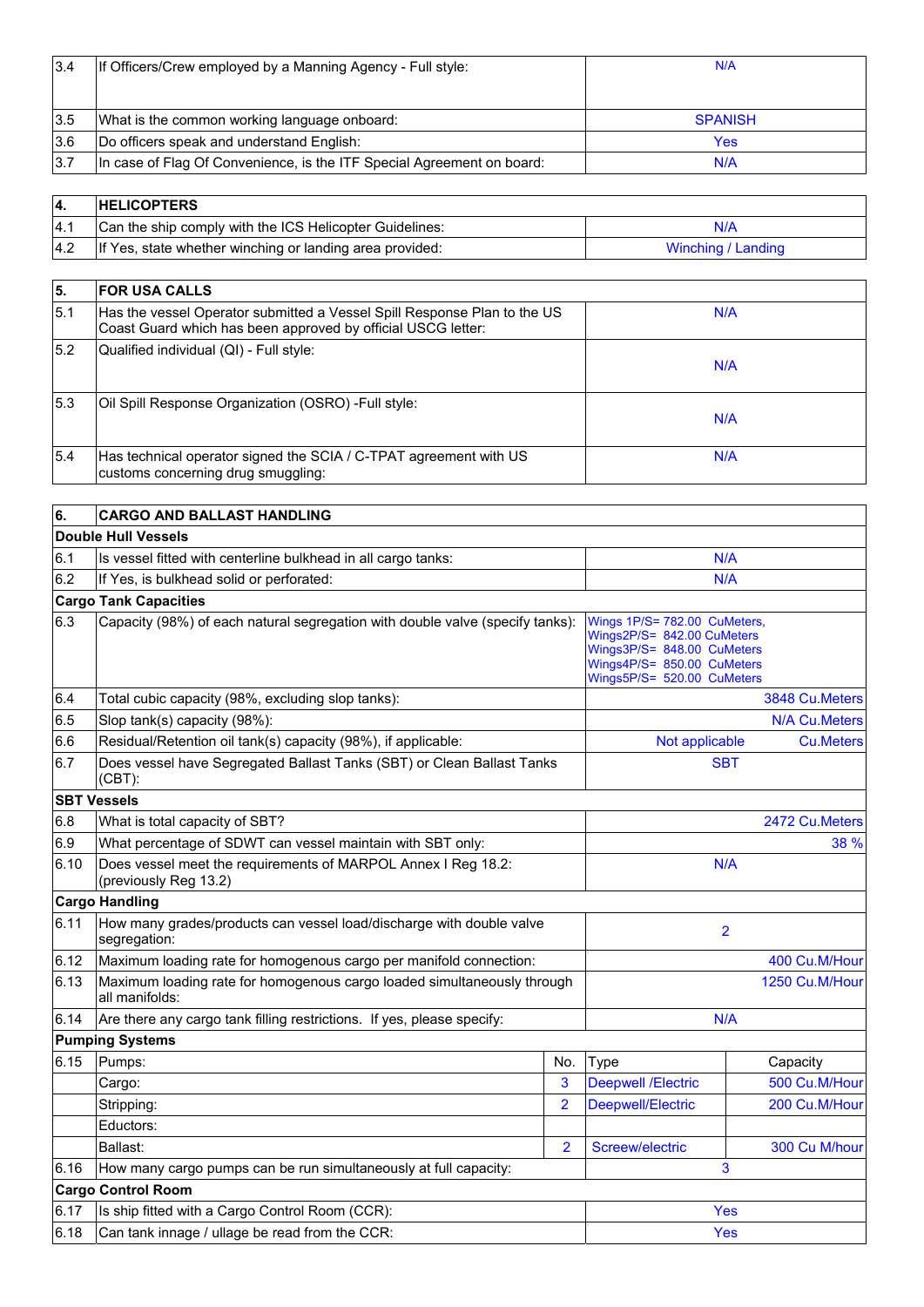|         | <b>Gauging and Sampling</b>                                                                                                     |                   |                                                                                                                                                                         |                                           |  |
|---------|---------------------------------------------------------------------------------------------------------------------------------|-------------------|-------------------------------------------------------------------------------------------------------------------------------------------------------------------------|-------------------------------------------|--|
| 6.19    | Can ship operate under closed conditions in accordance with ISGOTT:                                                             |                   |                                                                                                                                                                         | Yes                                       |  |
| 6.20    | What type of fixed closed tank gauging system is fitted:                                                                        | <b>RADAR</b>      |                                                                                                                                                                         |                                           |  |
| 6.21    | Are overfill (high-high) alarms fitted? If Yes, indicate whether to all tanks or<br>partial:                                    |                   |                                                                                                                                                                         | <b>YES, ALL TANKS</b>                     |  |
|         | <b>Vapor Emission Control</b>                                                                                                   |                   |                                                                                                                                                                         |                                           |  |
| 6.22    | Is a vapor return system (VRS) fitted:                                                                                          |                   |                                                                                                                                                                         | N/A                                       |  |
| 6.23    | Number/size of VRS manifolds (per side):                                                                                        |                   |                                                                                                                                                                         | <b>Millimeters</b>                        |  |
| Venting |                                                                                                                                 |                   |                                                                                                                                                                         |                                           |  |
| 6.24    | State what type of venting system is fitted:                                                                                    |                   |                                                                                                                                                                         | <b>P/V VALVES</b>                         |  |
|         | <b>Cargo Manifolds</b>                                                                                                          |                   |                                                                                                                                                                         |                                           |  |
| 6.25    | Does vessel comply with the latest edition of the OCIMF 'Recommendations<br>for Oil Tanker Manifolds and Associated Equipment': |                   |                                                                                                                                                                         | Yes                                       |  |
| 6.26    | What is the number of cargo connections per side:                                                                               |                   |                                                                                                                                                                         | 4                                         |  |
| 6.27    | What is the size of cargo connections:                                                                                          |                   |                                                                                                                                                                         | 3 x 250 Millimeters<br>1 x 150 Milimeters |  |
| 6.28    | What is the material of the manifold:                                                                                           |                   |                                                                                                                                                                         | <b>STEEL</b>                              |  |
|         | <b>Manifold Arrangement</b>                                                                                                     |                   |                                                                                                                                                                         |                                           |  |
| 6.29    | Distance between cargo manifold centers:                                                                                        |                   | 1060 Millimeters                                                                                                                                                        |                                           |  |
| 6.30    | Distance ships rail to manifold:                                                                                                |                   | <b>4800 Millimeters</b>                                                                                                                                                 |                                           |  |
| 6.31    | Distance manifold to ships side:                                                                                                |                   | <b>4800 Millimeters</b>                                                                                                                                                 |                                           |  |
| 6.32    | Top of rail to center of manifold:                                                                                              |                   | <b>630 Millimeters</b>                                                                                                                                                  |                                           |  |
| 6.33    | Distance main deck to center of manifold:                                                                                       |                   | <b>1630 Millimeters</b>                                                                                                                                                 |                                           |  |
| 6.34    | Manifold height above the waterline in normal ballast / at SDWT condition:                                                      |                   | 5,65 Meters                                                                                                                                                             | 3,59 Meters                               |  |
| 6.35    | Number / size reducers:                                                                                                         |                   | 1 From 250 Milimeters to 200 Milimeters<br>2 From 200 Milimeters to 150 Milimeters<br>2 From 150 Milimeters to 100 Milimeters<br>1 From 100 Milimeters to 75 Milimeters |                                           |  |
|         | <b>Stern Manifold</b>                                                                                                           |                   |                                                                                                                                                                         |                                           |  |
| 6.36    | Is vessel fitted with a stern manifold:                                                                                         |                   |                                                                                                                                                                         | Yes                                       |  |
| 6.37    | If stern manifold fitted, state size:                                                                                           |                   |                                                                                                                                                                         | <b>300 Millimeters</b>                    |  |
|         | <b>Cargo Heating</b>                                                                                                            |                   |                                                                                                                                                                         |                                           |  |
|         | 6.38 Type of cargo heating system?                                                                                              |                   | <b>Thermal Oil</b>                                                                                                                                                      |                                           |  |
| 6.39    | If fitted, are all tanks coiled?                                                                                                |                   | Yes                                                                                                                                                                     |                                           |  |
| 6.40    | If fitted, what is the material of the heating coils:                                                                           | <b>Mildssteel</b> |                                                                                                                                                                         |                                           |  |
| 6.41    | Maximum temperature cargo can be loaded/maintained:                                                                             |                   | 65 deg Celsius                                                                                                                                                          | 60 deg Celsius                            |  |
|         | <b>Tank Coating</b>                                                                                                             |                   |                                                                                                                                                                         |                                           |  |
| 6.42    | Are cargo, ballast and slop tanks coated?                                                                                       | Coated            | <b>Type</b>                                                                                                                                                             | To What Extent                            |  |
|         | Cargo tanks:                                                                                                                    | <b>Yes</b>        | <b>EPOXY</b>                                                                                                                                                            | <b>DECKHEAD</b>                           |  |
|         | Ballast tanks:                                                                                                                  | Yes               | <b>EPOXY</b>                                                                                                                                                            | <b>DECKHEAD</b>                           |  |
|         | Slop tanks:                                                                                                                     | Yes               | <b>EPOXY</b>                                                                                                                                                            | <b>DECKHEAD</b>                           |  |
| 6.43    | If fitted, what type of anodes are used:                                                                                        |                   |                                                                                                                                                                         |                                           |  |

| <b>INERT GAS AND CRUDE OIL WASHING</b>                                 |     |
|------------------------------------------------------------------------|-----|
| Is an Inert Gas System (IGS) fitted:                                   | N/A |
| Is IGS supplied by flue gas, inert gas (IG) generator and/or nitrogen: |     |
| Is a Crude Oil Washing (COW) installation fitted:                      | N/A |

| 18. | <b>IMOORING</b>          |     |                    |          |               |                          |
|-----|--------------------------|-----|--------------------|----------|---------------|--------------------------|
| 8.1 | Mooring wires (on drums) | No. | Diameter           | Material | Length        | <b>Breaking Strength</b> |
|     | Forecastle:              |     | <b>Millimeters</b> |          | <b>Meters</b> | <b>Metric Tons</b>       |
|     | Main deck fwd:           |     | <b>Millimeters</b> |          | <b>Meters</b> | <b>Metric Tons</b>       |
|     | Main deck aft:           |     | <b>Millimeters</b> |          | <b>Meters</b> | <b>Metric Tons</b>       |
|     | Poop deck:               |     | <b>Millimeters</b> |          | <b>Meters</b> | <b>Metric Tons</b>       |
| 8.2 | Wire tails               | No. | Diameter           | Material | Length        | <b>Breaking Strength</b> |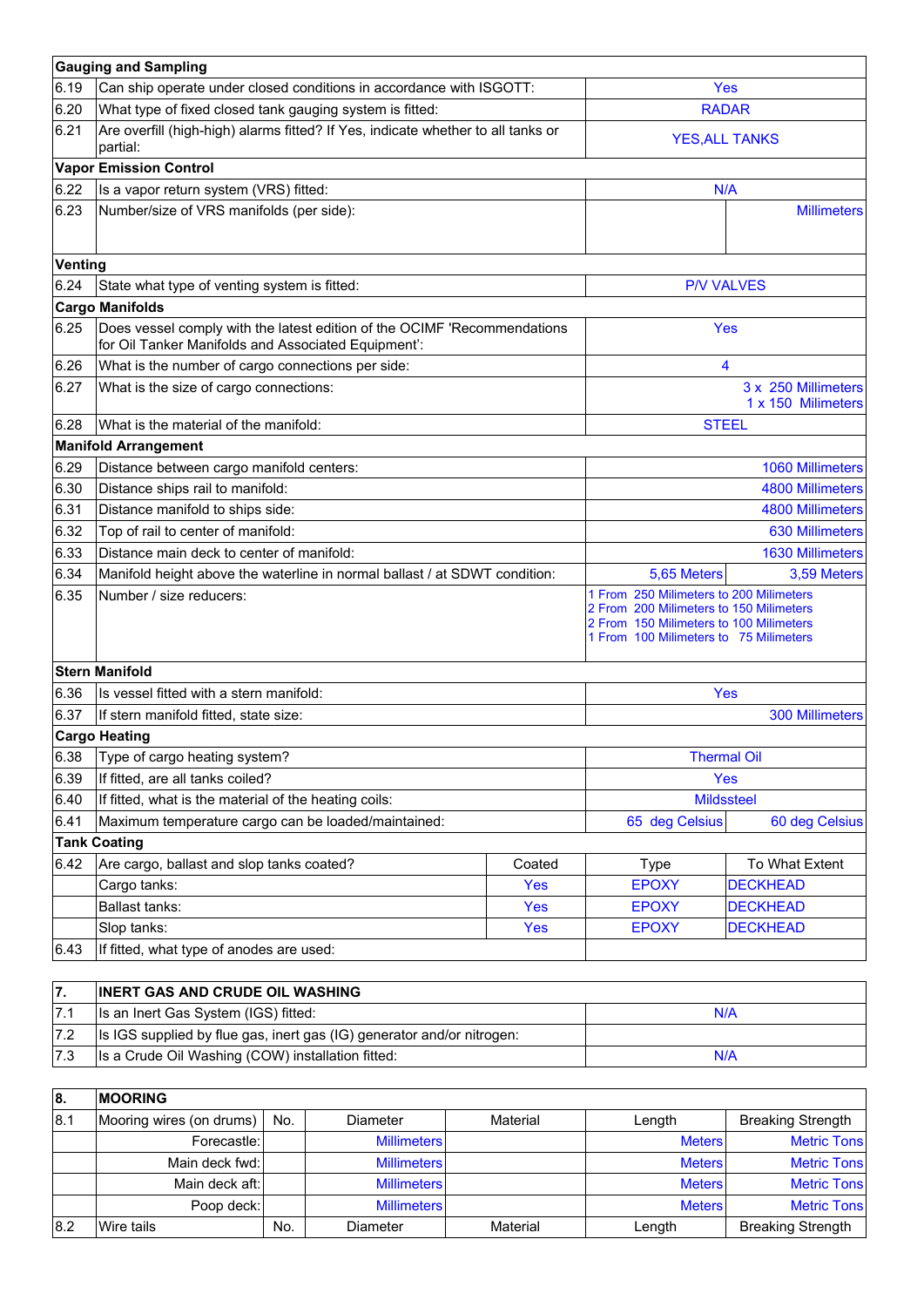|                   | Forecastle:                                                                                                                                                  |                | <b>Millimeters</b>    |                         | <b>Meters</b>          | <b>Metric Tons</b>       |
|-------------------|--------------------------------------------------------------------------------------------------------------------------------------------------------------|----------------|-----------------------|-------------------------|------------------------|--------------------------|
|                   | Main deck fwd:                                                                                                                                               |                | <b>Millimeters</b>    |                         | <b>Meters</b>          | <b>Metric Tons</b>       |
|                   | Main deck aft:                                                                                                                                               |                | <b>Millimeters</b>    |                         | <b>Meters</b>          | <b>Metric Tons</b>       |
|                   | Poop deck:                                                                                                                                                   |                | <b>Millimeters</b>    |                         | <b>Meters</b>          | <b>Metric Tons</b>       |
| 8.3               | Mooring ropes (on drums)                                                                                                                                     | No.            | Diameter              | Material                | Length                 | <b>Breaking Strength</b> |
|                   | Forecastle:                                                                                                                                                  | $\overline{2}$ | <b>38 Millimeters</b> | Duplexpoliamida         | 110 Meters             | 32 Metric Tons           |
|                   | Main deck fwd:                                                                                                                                               |                | <b>Millimeters</b>    |                         | <b>Meters</b>          | <b>Metric Tons</b>       |
|                   | Main deck aft:                                                                                                                                               |                | <b>Millimeters</b>    |                         | <b>Meters</b>          | <b>Metric Tons</b>       |
|                   | Poop deck:                                                                                                                                                   | $\overline{2}$ | <b>38 Millimeters</b> | Duplexpoliamida         | 110 Meters             | <b>32 Metric Tons</b>    |
| 8.4               | Other mooring lines                                                                                                                                          | No.            | Diameter              | Material                | Length                 | <b>Breaking Strength</b> |
|                   | Forecastle:                                                                                                                                                  | $\overline{2}$ | <b>50 Millimeters</b> | Duplexpoliamida         | 220 Meters             | 55 Metric Tons           |
|                   | Main deck fwd:                                                                                                                                               |                | <b>Millimeters</b>    |                         | <b>Meters</b>          | <b>Metric Tons</b>       |
|                   | Main deck aft:                                                                                                                                               |                | <b>Millimeters</b>    |                         | <b>Meters</b>          | <b>Metric Tons</b>       |
|                   | Poop deck:                                                                                                                                                   | $\overline{2}$ | <b>50 Millimeters</b> | Duplexpoliamida         | 220 Meters             | 55 Metric Tons           |
| 8.5               | Mooring winches                                                                                                                                              |                |                       | No.                     | # Drums                | <b>Brake Capacity</b>    |
|                   |                                                                                                                                                              |                | Forecastle:           | $\overline{2}$          | <b>Single</b>          | 32.5 Metric Tons         |
|                   |                                                                                                                                                              |                | Main deck fwd:        |                         | Single, Double, Triple | <b>Metric Tons</b>       |
|                   |                                                                                                                                                              |                | Main deck aft:        |                         | Single, Double, Triple | <b>Metric Tons</b>       |
|                   |                                                                                                                                                              |                | Poop deck:            | $\overline{\mathbf{c}}$ | <b>Single</b>          | 32.5 Metric Tons         |
| 8.6               | <b>Mooring bitts</b>                                                                                                                                         |                |                       |                         | No.                    | SWL                      |
|                   |                                                                                                                                                              |                |                       | Forecastle:             | 6                      | <b>Metric Tons</b>       |
|                   |                                                                                                                                                              |                |                       | Main deck fwd:          | $\overline{2}$         | <b>Metric Tons</b>       |
|                   |                                                                                                                                                              |                |                       | Main deck aft:          | $\overline{2}$         | <b>Metric Tons</b>       |
|                   |                                                                                                                                                              |                |                       | Poop deck:              | 4                      | <b>Metric Tons</b>       |
| 8.7               | Closed chocks and/or fairleads of enclosed type                                                                                                              |                |                       |                         | No.                    | SWL                      |
|                   |                                                                                                                                                              |                |                       | Forecastle:             | 4                      | <b>42Metric Tons</b>     |
|                   | Main deck fwd:                                                                                                                                               |                |                       |                         | $\bf{0}$               | <b>42Metric Tons</b>     |
|                   |                                                                                                                                                              | 0              | <b>42Metric Tons</b>  |                         |                        |                          |
|                   |                                                                                                                                                              | 4              | <b>42Metric Tons</b>  |                         |                        |                          |
|                   | <b>Emergency Towing System</b>                                                                                                                               |                |                       |                         |                        |                          |
| 8.8               | Type / SWL of Emergency Towing system forward:                                                                                                               |                |                       |                         | N/A                    | <b>Metric Tons</b>       |
| 8.9               | Type / SWL of Emergency Towing system aft:                                                                                                                   |                |                       |                         | N/A                    | <b>Metric Tons</b>       |
| <b>Anchors</b>    |                                                                                                                                                              |                |                       |                         |                        |                          |
| 8.10              | Number of shackles on port cable:                                                                                                                            |                |                       |                         | 7 Shackles             |                          |
| 8.11              | Number of shackles on starboard cable:                                                                                                                       |                |                       |                         | <b>6 Shackles</b>      |                          |
| <b>Escort Tug</b> |                                                                                                                                                              |                |                       |                         |                        |                          |
| 8.12              | What is SWL and size of closed chock and/or fairleads of enclosed type on<br>stern:                                                                          |                |                       |                         | <b>Metric Tons</b>     |                          |
| 8.13              | What is SWL of bollard on poopdeck suitable for escort tug:                                                                                                  |                |                       |                         |                        | <b>Metric Tons</b>       |
|                   | <b>Bow/Stern Thruster</b>                                                                                                                                    |                |                       |                         |                        |                          |
| 8.14              | What is brake horse power of bow thruster (if fitted):                                                                                                       |                |                       |                         | <b>523 BHP</b>         | 390 kW                   |
| 8.15              | What is brake horse power of stern thruster (if fitted):                                                                                                     |                |                       |                         | <b>N/A BHP</b>         | <b>kW</b>                |
|                   | <b>Single Point Mooring (SPM) Equipment</b>                                                                                                                  |                |                       |                         |                        |                          |
| 8.16              | Does vessel comply with the latest edition of OCIMF 'Recommendations for<br>Equipment Employed in the Mooring of Vessels at Single Point Moorings<br>(SPM)': | N/A            |                       |                         |                        |                          |
| 8.17              | Is vessel fitted with chain stopper(s):                                                                                                                      |                |                       | N/A                     |                        |                          |
| 8.18              | How many chain stopper(s) are fitted:                                                                                                                        |                |                       |                         |                        |                          |
| 8.19              | State type of chain stopper(s) fitted:                                                                                                                       |                |                       |                         |                        |                          |
| 8.20              | Safe Working Load (SWL) of chain stopper(s):                                                                                                                 |                |                       |                         |                        | <b>Metric Tons</b>       |
| 8.21              | What is the maximum size chain diameter the bow stopper(s) can handle:                                                                                       |                |                       |                         | <b>Millimeters</b>     |                          |
| 8.22              | Distance between the bow fairlead and chain stopper/bracket:                                                                                                 |                |                       |                         | <b>Millimeters</b>     |                          |
| 8.23              | Is bow chock and/or fairlead of enclosed type of OCIMF recommended size<br>(600mm x 450mm)? If not, give details of size:                                    |                |                       |                         | N/A                    |                          |
|                   | <b>Lifting Equipment</b>                                                                                                                                     |                |                       |                         |                        |                          |